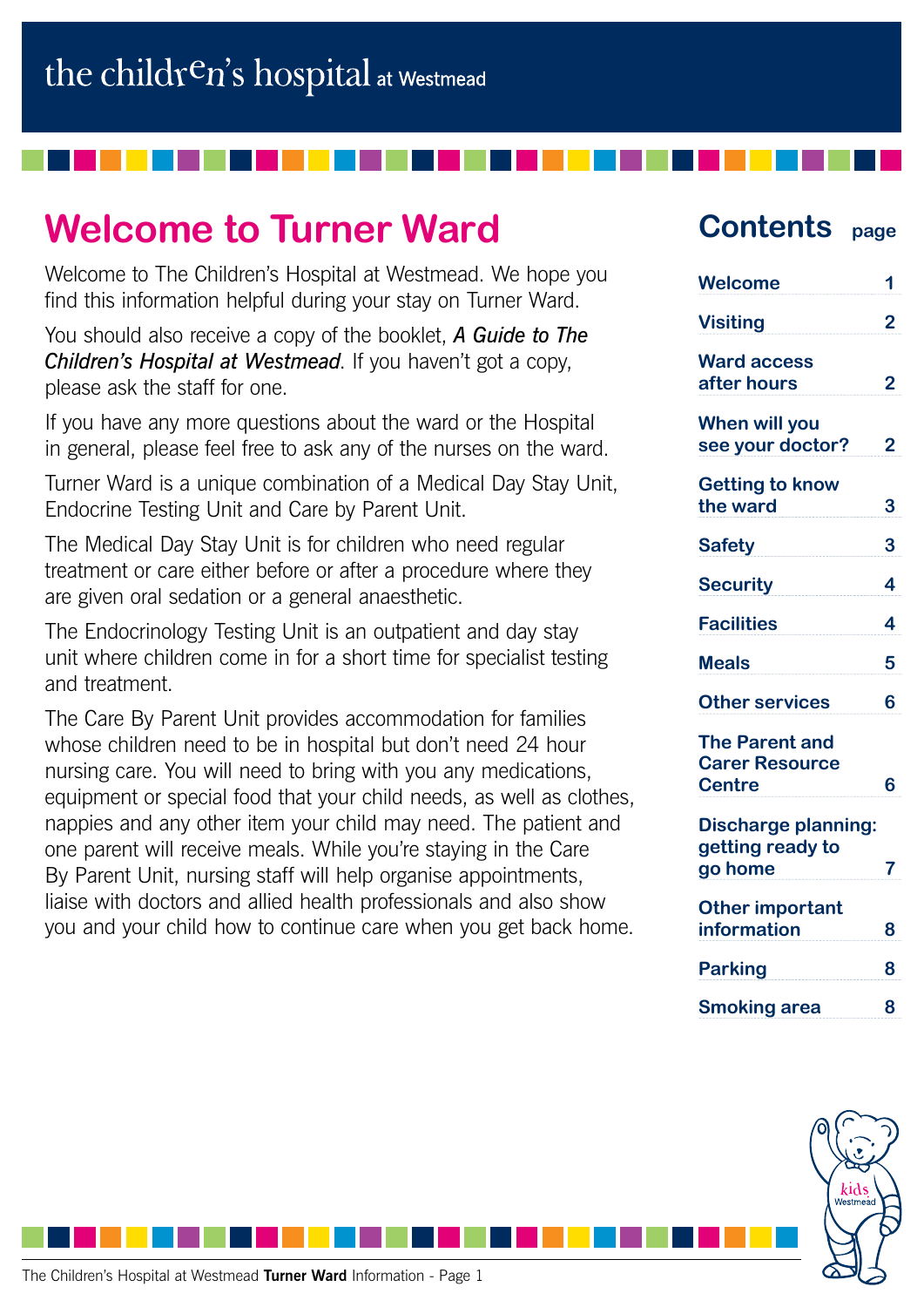## **Visiting**

If you are a parent or carer, we consider you a part of your child's health care team, rather than a visitor. You may stay with your child at all times.

For everyone else (including your child's brothers and sisters), visiting hours on the wards are 10am to 12 noon and 2pm to 8pm. The Hospital has a rest period between 12 noon and 2pm every day. Only parents and carers may stay with their child during the rest period. Please ask family and friends not to visit during this time.

For the safety of your child and other patients, we can't let anyone visit your child if you're not there, unless you make prior arrangements with staff.

More information about visiting is in the *A Guide to The Children's Hospital at Westmead* booklet.

## **When will you see your doctor?**

Your doctor will see your child every day, but there is usually no set time. Please let your nurse or the ward clerk know if you are leaving the ward, so they can get in touch with you if your doctor comes in to see your child.

The resident or registrar (junior doctors) in your child's medical or surgical team will let your child's consultant know that you are in Hospital. Often, your child is seen by the

resident or registrar, rather than the consultant, but they will be reporting to the consultant. In most cases, junior doctors and the nursing staff will provide most of your child's day-to-day contact and care.

A *resident* is the most junior member of the medical team. They have practiced medicine under close supervision in an adult hospital for at least two years before working at this Hospital.

A *registrar* is a doctor who is training to become either a paediatrician or a surgeon.

A *consultant* is a specialist in a particular area of medicine, e.g. renal medicine (related to the kidneys and bladder) or ophthalmology (eyes). All consultants are responsible for teaching and supervising our junior

information.

**Ward access after hours**

For the safety of children, families and staff, only patients and parents/carers are allowed on the ward outside visiting hours. Staff will open the door for you to enter or leave the ward after hours – check the signs near the ward doors for more

If you are staying with your child overnight, you need to be listed on our register. Some time in the afternoon or evening, one of our staff will come round and ask for your name and some ID so that

your details can be added to the register.







doctors.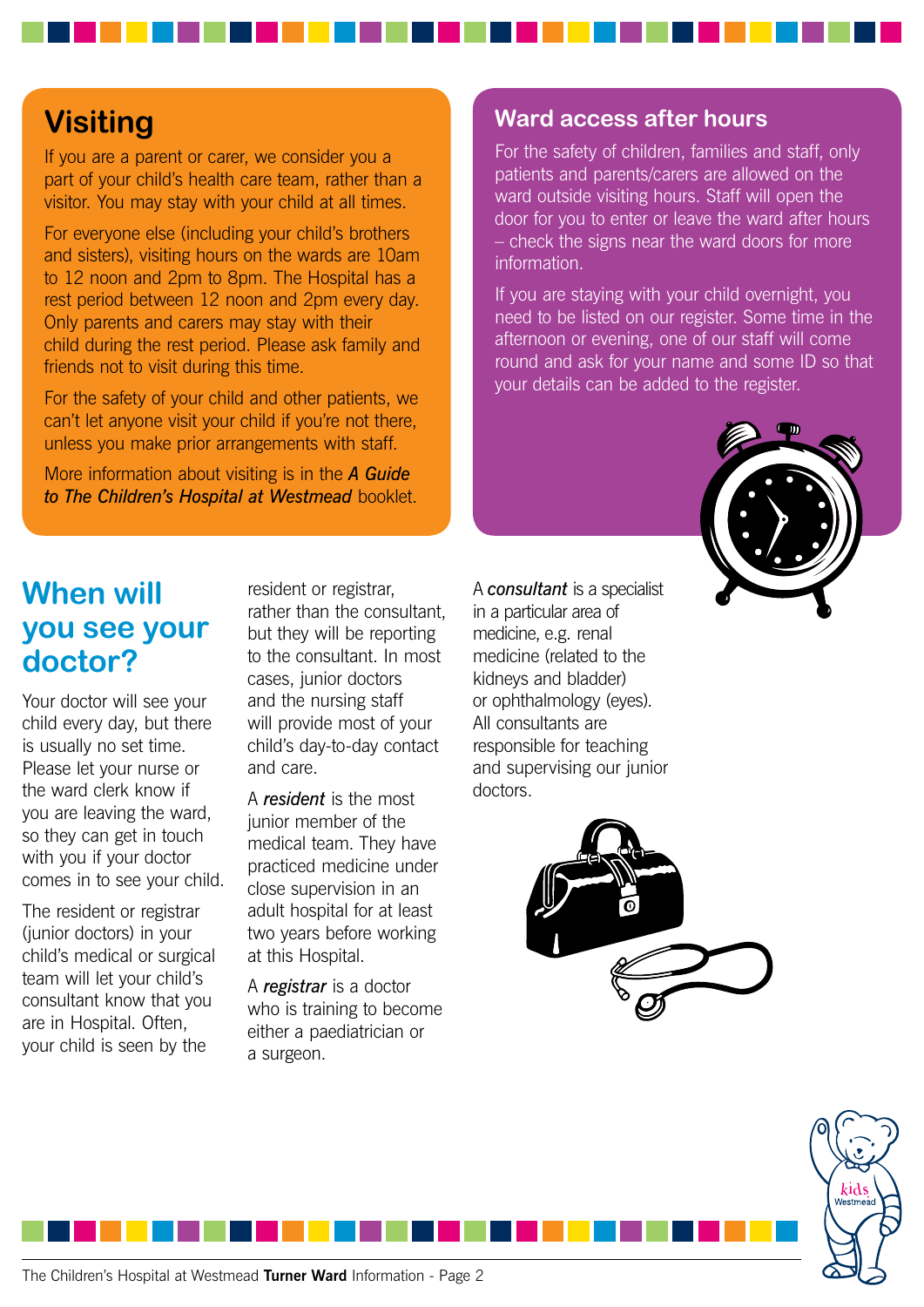## **Getting to know the ward**

The nurse who admits your child to the ward will show you and your child around the ward. This will help you become familiar with the ward and know where everything is. If this doesn't happen, please speak to a member of staff.

Our Volunteers can take you for a walk to show you the rest of the Hospital, if you would like. Please ask a member of staff to arrange this for you.



### **Safety**

Keeping your hands clean is the single best way to prevent the spread of infections in the Hospital and at home. Please wash your hands before and after touching, feeding and changing your child and ask your visitors to do the same. Also, if friends or family are unwell, please ask them not to visit.

Please feel free to ask staff caring for your child if they have washed their hands when they enter your child's room.

For more information on reducing infection, ask staff for a copy of the brochure for kids, parents and families, called 'Stopping the spread of germs'.

Patients and carers must not share beds with patients. It is not safe to put your child into your chair bed with you and patient beds are not

designed for adults. Please always put your child to sleep in their bed where we can safely care for them.

Very small objects or toys must be kept out of reach of our smaller patients. Please make sure these items are securely out of reach at all times.

### **Care boundaries**

As a member of your child's health care team, we strongly encourage you to be actively involved in your child's care and in decisions for their future care. However, *it is very important that you provide care for your child only*. Please speak with a nurse if you have concerns for another child.

The Children's Hospital at Westmead **Turner Ward** Information - Page 3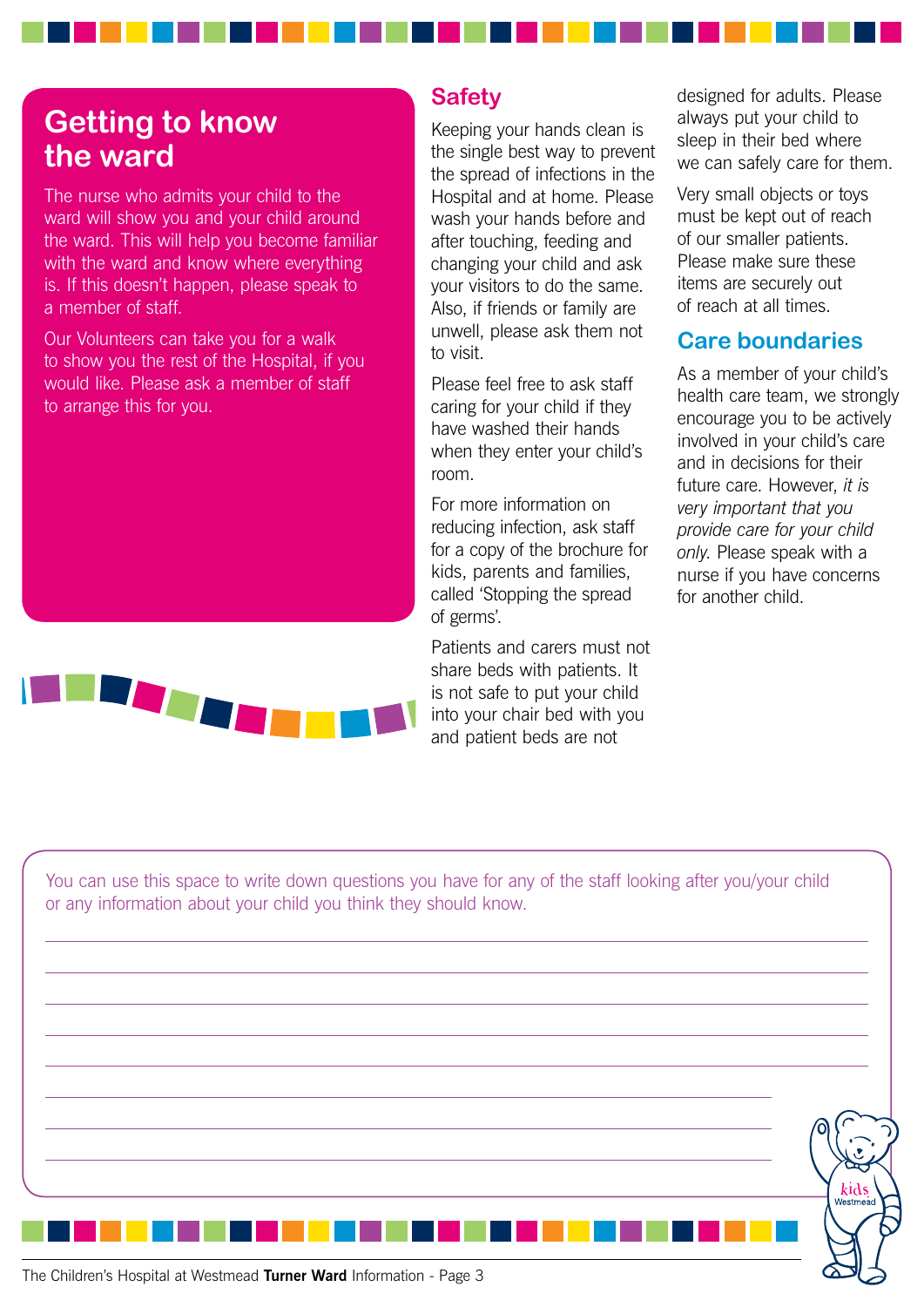#### **Security**

Please try to keep valuable items at home, if possible. If you do have valuable items with you, including your mobile phone, jewellery, cameras or money, please keep them safe at all times.

#### **The ward kitchen**

The ward kitchen is also a child-free space. Parents/ carers may use the kitchen to heat up meals.

To prevent children from getting burnt, no hot drinks or boiling water are allowed in patient areas.

#### **Showers and toilets**

Most wards have shower and toilet facilities in the parent lounge which can be used by parents and carers at any time. We will provide you with clean towels and you can buy toiletries from the vending machines around the Hospital if you need them. Please don't use the children's bathrooms.

#### **Parent Lounge**

There is a parent lounge on most wards. This is a child-free space where you can go to relax, watch TV, enjoy the free tea and coffee facilities or have something to eat in peace and quiet. A small fridge is provided where you can keep food. Please label any food with your child's name and the date. Any unlabelled food will be thrown away. There is also a fridge in your child's room that you can use to store your food

Please keep the volume of the TV to a minimum, for the sake of all parents/carers using the lounge. The TV will be turned off in the evenings, as there are parents/carers sleeping in the rooms attached. Please keep the parents' lounge, room and bathroom facilities clean and leave the area as you would like to find it yourself. If the area is



dirty, please let a member of staff know so we can organise a cleaner.

#### **Phones**

You can receive calls from friends and family directly to your bedside phone. When you arrive at the ward, you will be given the number – please let someone know if this doesn't happen. Please note that if you receive a phone call after 8pm or before 7am, it will automatically be diverted to the nurses' station, to not disturb others in the room.

You are also able to make free calls from the bedside phone to any Australian landline or mobile phone. For calls within Sydney metro, or calls to any Australian mobile phones, dial **401 2340**, and then the number. For calls outside the Sydney metro area, including interstate, dial **401 1110**, and then the number.

We ask that you be respectful of other patients and families by keeping your phone calls brief and please do not make calls from the ward late at night.

There are public phones located around the Hospital. Staff can direct you to the nearest public pay phone.

Phone cards purchased at the Kids Plus Chemist or the Bear Bite Cafeteria can be used to make calls from public phones and bedside phones in the Hospital.

### **Using your mobile phone**

It is usually fine to use your mobile phone on the wards, but it may interfere with medical equipment in some cases. If you would like to use your mobile phone, please ask nursing staff first.

### **Television and other entertainment**

Each bed has access to the in-house Starlight Channel (channel 8), and the radio. Commercial channels are available at a fee. Handsets placed near your child's pillow will allow them to hear the TV without disturbing others in the room. We ask that all TVs are switched off at 9.30pm so that patients can rest.

There are videos, DVDs, board games, colouring, painting etc available to entertain your child – just ask your nurse!

There is a patient play area located at the end of the long corridor for patients and visitors to play in. Please ensure that the room is left tidy after use.

#### **Emergency equipment drawer**

The left drawer of the bedside locker is reserved for emergency equipment and is labelled 'Staff Only'. Please do not put anything in this drawer.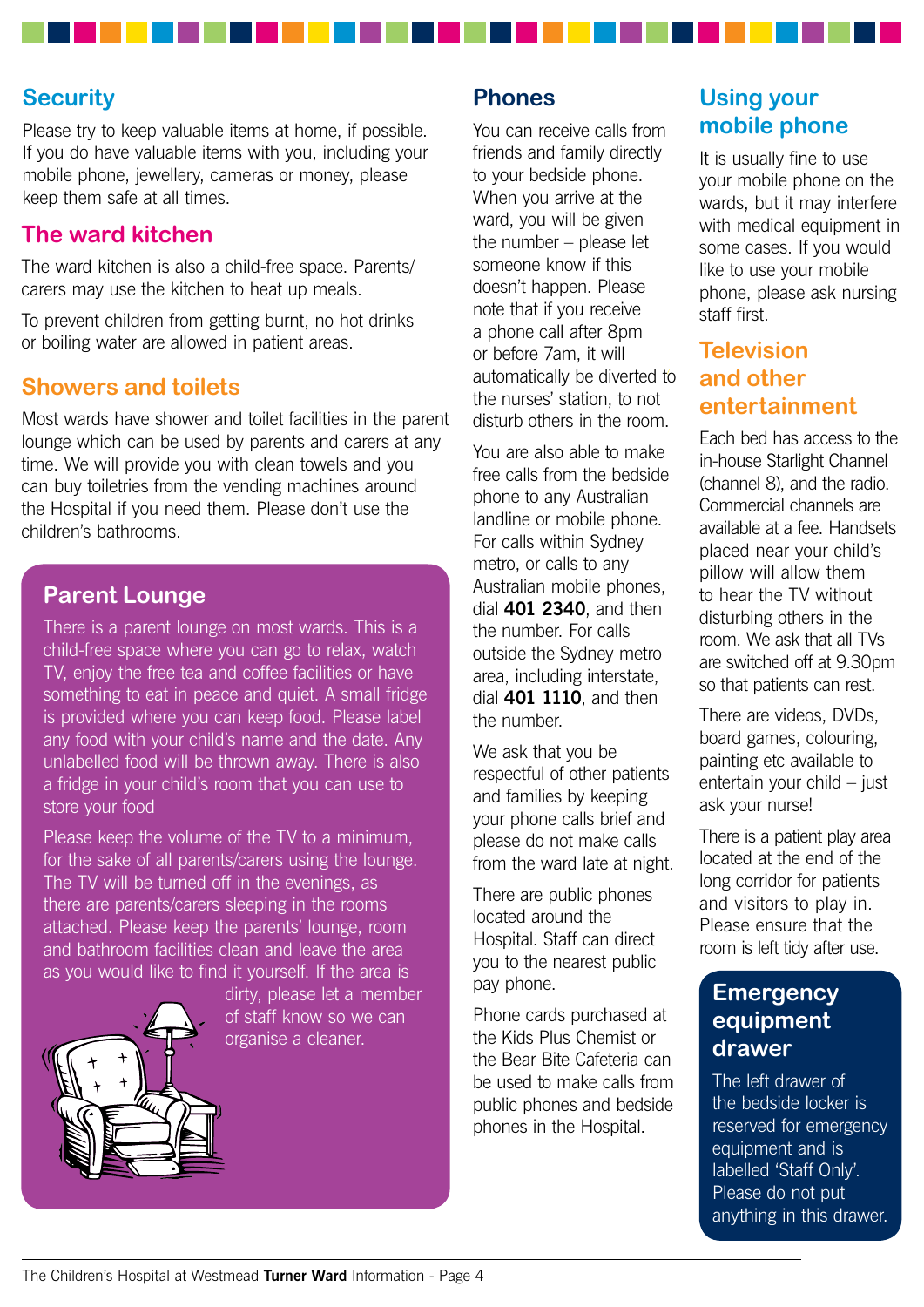## **Meals**

#### **Patient Meals**

Most patients receive a menu and can choose their meals (if your child has a short admission, they may not have the chance to do this). There are Dietary Assistants and Dietitians who are available to answer questions or help with any special dietary needs. A snack trolley for patients is located on each ward.

Never give food or drink to your child if there is a 'Nil by Mouth' or 'NBM' notice on the bed. This could be dangerous for your child. Please never give food or drink to any child other than your own.

#### **Meals for Parents**

Meals are not provided for parents free-of-charge (other than parents/carers in the Care by Parent Unit). There are a number of places at the Hospital where snacks and meals can be purchased from early morning to late evening.

#### **On level two (street level):**

The Bear Brasserie Monday – Friday, 8am to 7pm **Starbucks** 

Monday – Friday, 6am to 11pm

Saturday and Sunday, 7am to 10pm

#### **On level one:**

The Bear Bite Café Monday – Friday, 8am to 8pm

Saturday, Sunday and Public Holidays, 8.30am to 6.30pm

You are welcome to bring food onto the ward and store it in the fridge in the parents' lounge area. Please remember to mark food clearly with your name and the date.

Snacks can be purchased from a trolley that the Volunteers bring to each ward every weekday morning (except on public holidays). Snacks, drinks and other items, such as toiletries, are also available from vending machines around the Hospital.

#### **Bringing Food into the Hospital**

Food safety is important for you and your child. To stop bacteria spoiling food, food needs to be kept below 5°C or above 60°C, otherwise it can become spoiled and may cause food poisoning.

#### **If you bring food into the Hospital, please remember:**

- Hot food is difficult to keep hot, so it's better to chill the food overnight.
- Bring cold food or chilled food in an esky with ice. Remember, bacteria will multiply if the food is not kept consistently cold.
- Food can be reheated in the microwave on the ward. Please make sure it's thoroughly heated through before eating.

If you want to bring food in for your child, please talk to staff first, to make sure it won't interfere with your child's diet or treatment plan.

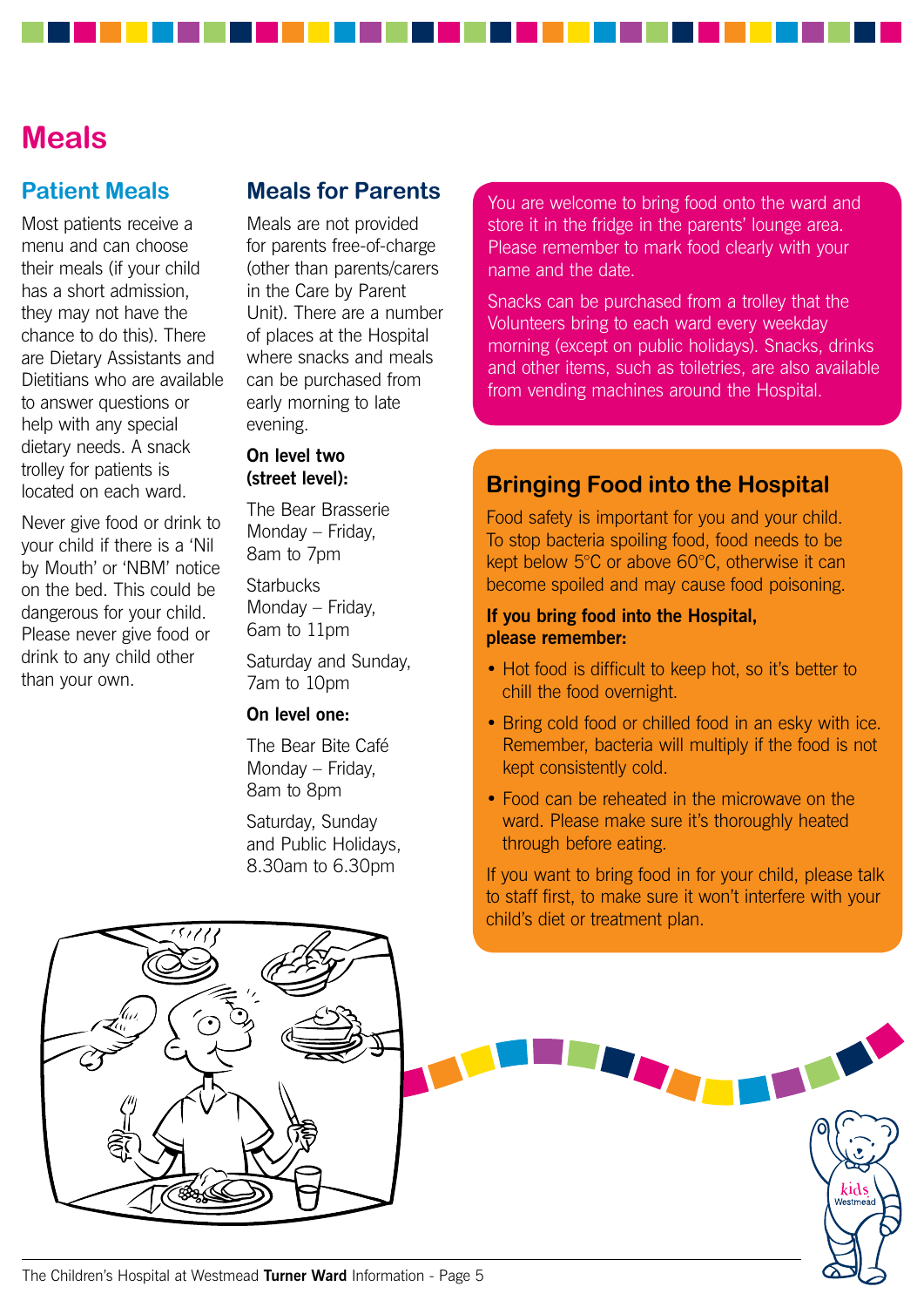## **Other services**

### **Patients' Friend**

The Patients' Friend is here to represent the interests of you and your child and, where appropriate, negotiate on your behalf. If you have an issue with any aspect of your child's hospitalisation, firstly please let a member of your child's health care team know. If you are not satisfied, please phone the Patients' Friend on (02) 9845 3535 or on extension 53535 from your bedside phone. The office of the Patient's Friend is on level two of the Hospital, next to Kids Health.

### **Accommodation**

You can stay overnight on a chair bed beside your child's bed. There is room for only one parent/ carer to stay by the child's bedside overnight. If this is a problem, please speak with the Nursing Unit Manager or Nurse in Charge of the shift.

All chair beds must be folded up in the morning for safety reasons. Please reuse the linen while you are staying at the Hospital.

Please make sure you're not blocking the emergency equipment drawer when you are sleeping in the chair bed.

A limited number of parent rooms are also available on most wards, for a nightly fee. These

rooms are allocated by the Nursing Unit Manager and, as availability is very limited, a number of factors are taken into account when a room is allocated.

You may also stay in the Parents' Hostel on level two of the Hospital. Rooms sleep up to two adults. To book a room, please phone the Parents' Hostel directly on (02) 9845 2958 or on extension 52958 from your bedside phone. There is a nightly fee to stay in the Hostel.

No other children can stay in the Hospital overnight, except if they have to be with you to be breastfed.

### **Sibling Care**

The Sibling Care Centre is located at the bottom of the ramp on level one. For a small fee, the Centre can provide child-minding for the brothers and sisters of children who are in Hospital. The Centre is open seven days, 9am to 3pm Monday to Friday and 10am to 2pm most weekends and is staffed by trained volunteers. The Centre closes on Christmas Eve and reopens at the beginning of February each year. For bookings, please phone the Volunteer Service on (02) 9845 3840.



## **The Parent and Carer Resource Centre**

The Parent and Carer Resource Centre, located on level two of the Hospital, opposite Kids Health, is provided by the Carer Support Program.

The Centre has been designed by parents for parents. It provides a relaxing and homely environment where parents and carers can take a break and it is staffed by a team of trained Carer Support Volunteers who are dedicated to providing a friendly atmosphere and a listening ear.

The Resource Centre offers a range of free services to parents and carers and we will try to respond to any query or request. If you cannot make it into the Centre or prefer not to leave your child's bedside, our Volunteers can come to you to keep you company or to bring you carer or local information. Just phone 50580 from the bedside phone. For more information about the Parent and Carer Resource Centre, refer to the booklet *A Guide to The Children's Hospital at Westmead*.

#### **Volunteers**

Volunteers are available if you need someone to sit or play with your child when you can't be there. Ask the nursing staff or the ward clerk and they can arrange this service for you.

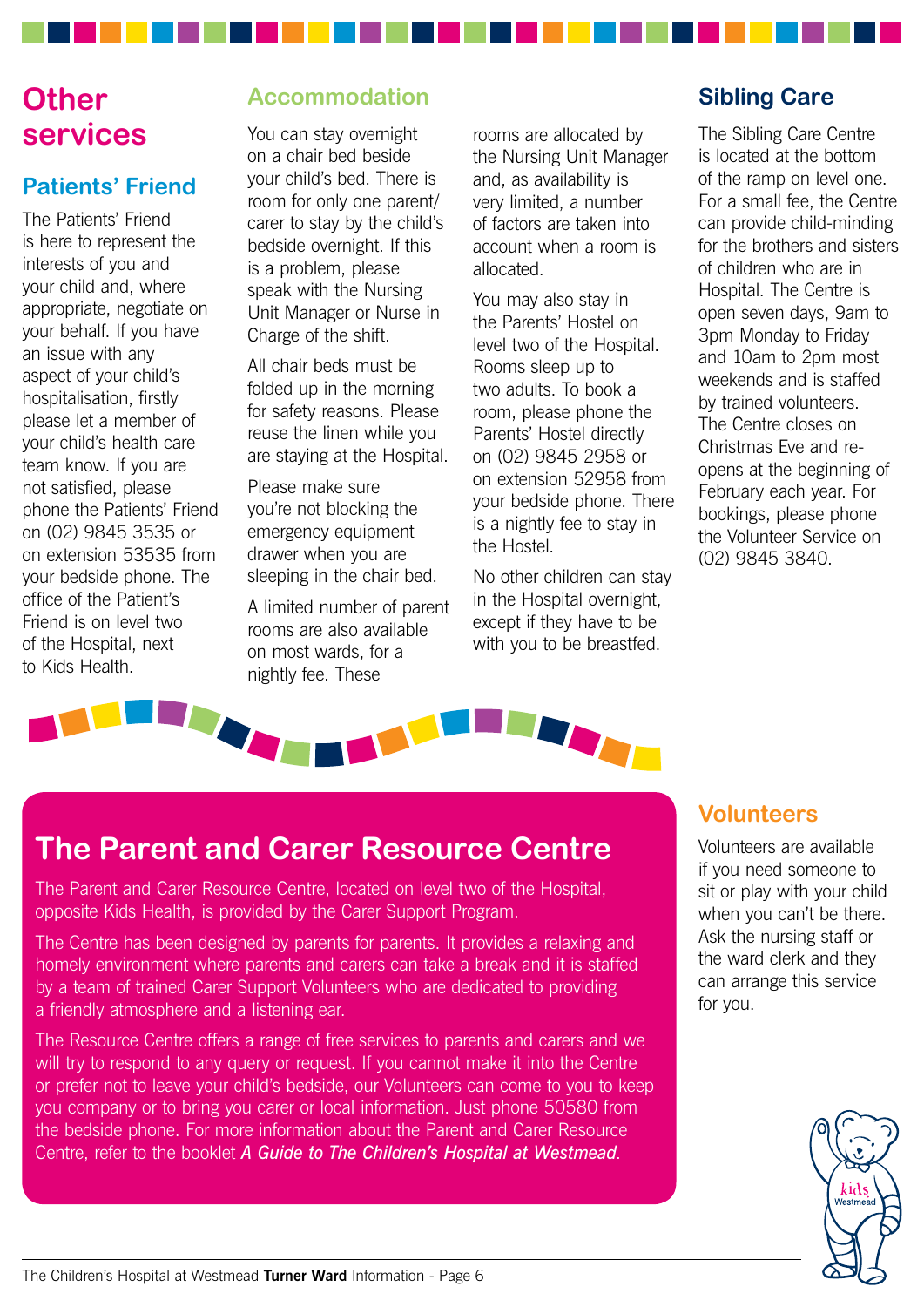### **Radio Bedrock and the Starlight Express Room**

Radio Bedrock and the Starlight Express Room are on level two of the Hospital (opposite Camperdown Ward).

You can go up to the Starlight Room to play video games, do art and craft or to just hang out. If you can't go to the Starlight Room you can call them on the bedside phone to request music or a movie or to enter one of the many competitions.

This area is a retreat for patients and is a 'doctor-free zone'.

The Starlight Express Room is open Monday to Friday, 10.30am – 5pm and Saturday, Sunday and public holidays,  $11$ am – 4pm.



#### **Radio Bed Rock Studio (live interactive show)**

Monday to Friday, 6pm – 8pm

**Radio Bed Rock Song Request line (phone 53577)**

Monday to Friday, 10.30am – 5pm

Saturday and Sunday, 10.30am – 2.30pm

## **Discharge planning: getting ready to go home**

We will try to keep you informed of any plans we have to send your child home. Discuss your child's discharge plans early with their doctor so you are well informed and can make necessary arrangements with your family.

You will receive a discharge summary which will either be given to you before you go home or will be posted to you. If your child needs a follow up appointment, you may be given a phone number to make the appointment, or we may make the appointment on your behalf and phone you with the information. Please check with staff.

Staff will tell you if you need any medication for your child before going home, but you should also ask them about this.

#### **If your child is given new medication, make sure you fully understand how to give the medication and what side effects to look out for.**

Please let us know as soon as you can if there are any problems which may delay your child's discharge, such as lack of transport. As there are usually other patients waiting for a hospital bed, we can't allow your child to stay in the bed after they've been discharged. We may be able to help you with alternate arrangements, so please speak with staff if you have any issues.

There are facilities in the Hospital you can use while you're waiting to leave the Hospital, such as the Parent and Carer Resource Centre or the Kids Health bookshop, both on Level Two. Your nurse can give you more information.